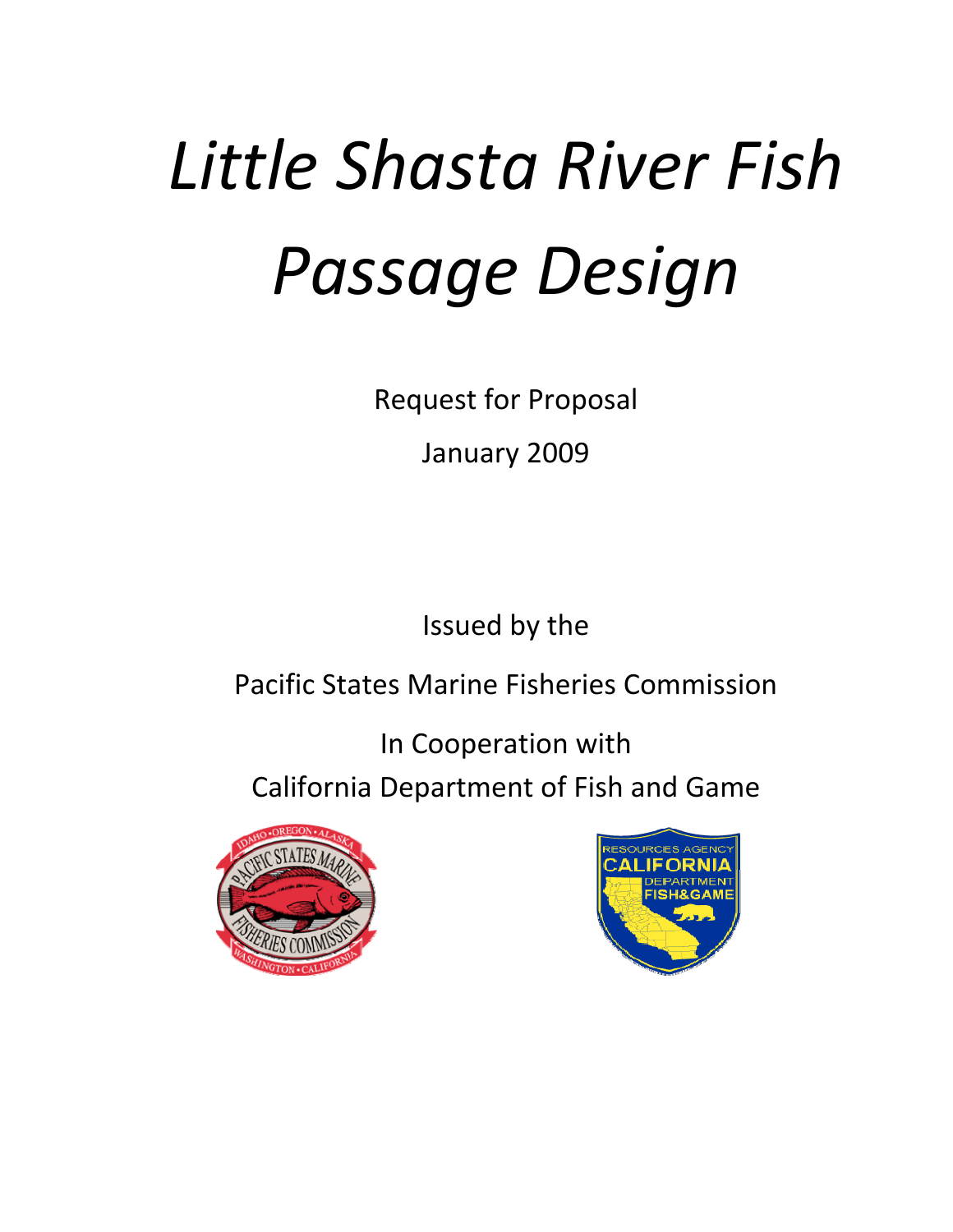# **Contents**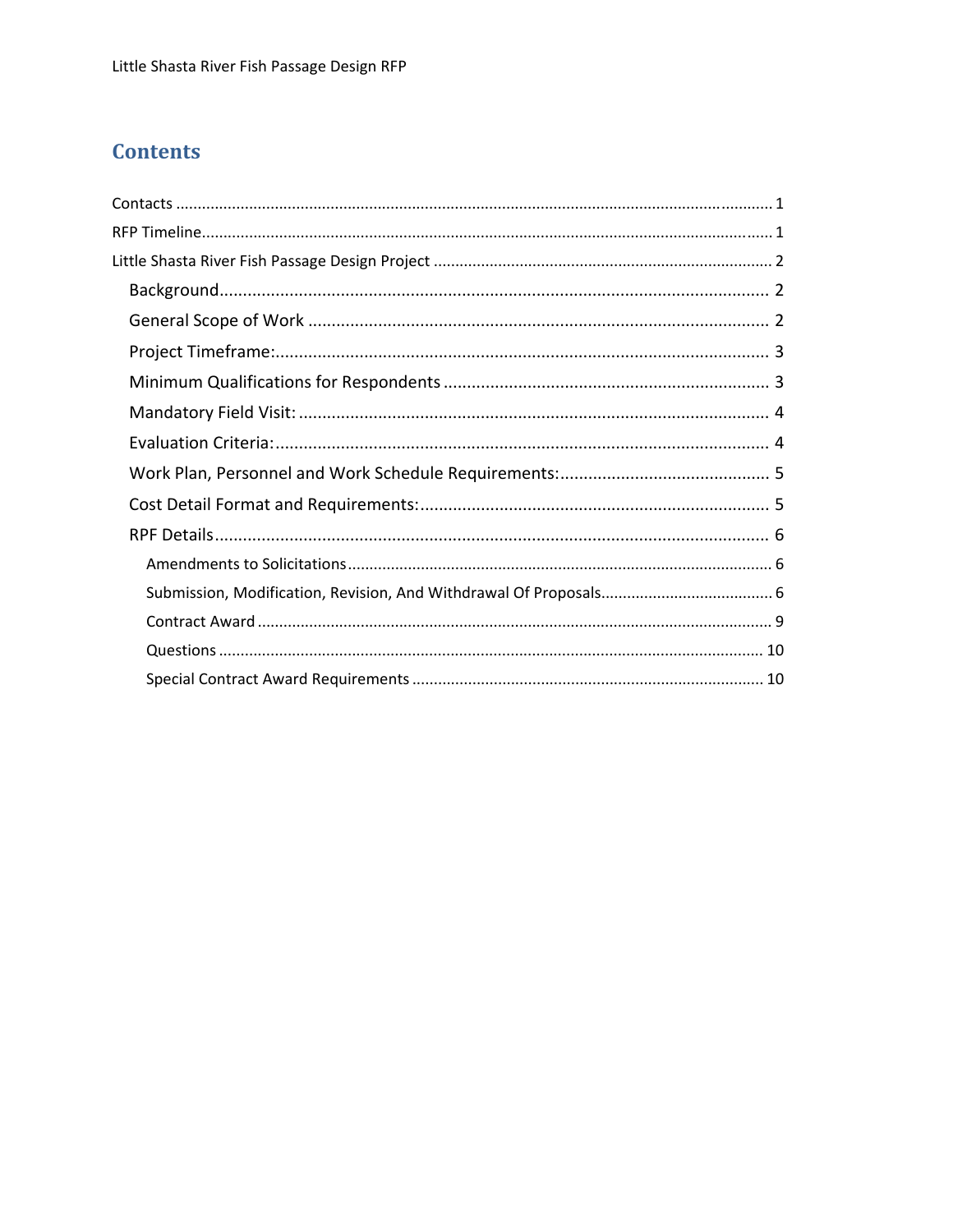# <span id="page-2-0"></span>**Contacts**

Technical: Kevin Gale California Department of Fish and Game 530‐225‐2462 [kgale@dfg.ca.gov](mailto:kgale@dfg.ca.gov)

Marjorie Caisley California Department of Fish and Game 916‐445‐3162 [mcaisley@dfg.ca.gov](mailto:mcaisley@dfg.ca.gov)

Administrative: Michael Arredondo Pacific States Marina Fisheries Commission (PSMFC) 205 SE Spokane Street, Suite 100 Portland, OR 97202‐6487 (503) 595‐3100 FAX (503) 595‐3444 [michael\\_arredondo@psmfc.org](mailto:michael_arredondo@psmfc.org)

# **RFP Timeline**

| Event                                                       | Date                  |
|-------------------------------------------------------------|-----------------------|
| <b>RFP Distribution to Vendors</b>                          | 01/13/2009            |
| Due date for notification of intent to respond to this RFP. | 01/20/2009            |
| <b>Site Visit</b>                                           | 01/22/2009            |
| Deadline for questions submitted by bidders                 | 01/26/2009            |
| Q & A sent out to all bidders                               | 01/29/2009            |
| Deadline for submission of proposals                        | 02/06/09              |
| Scoring of Proposals                                        | Week of<br>02/09/2009 |
| Selected consultant announced                               | 02/16/09              |
| Commencement date of work                                   | 03/02/09              |

PSMFC reserves the right to reject any or all offers and discontinue this RFP process without obligation or liability to any potential Vendor, accept other than the lowest priced offer, or award a contract on the basis of initial offers received, without discussions or requests for best and final offers.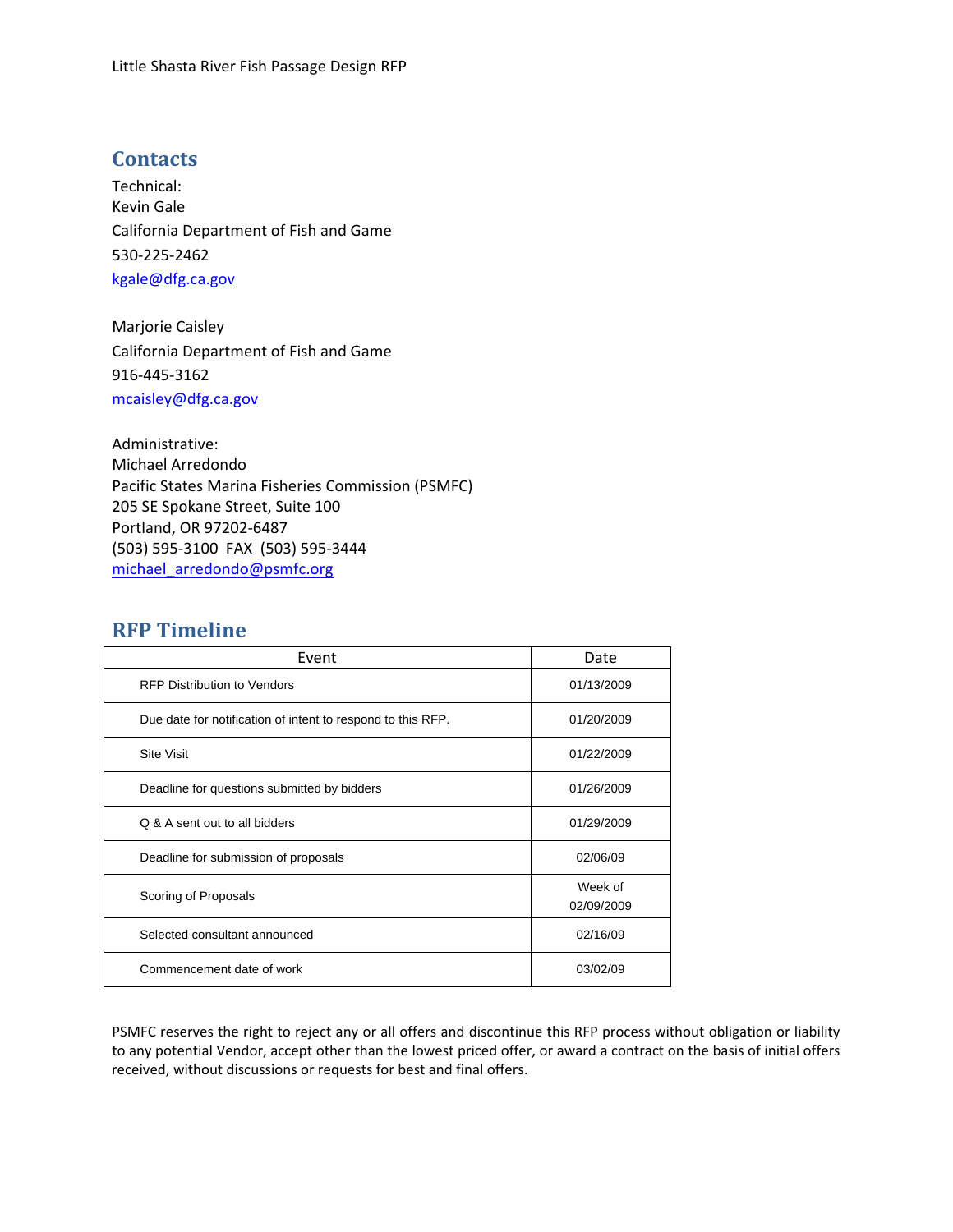# <span id="page-3-0"></span>**Little Shasta River Fish Passage Design Project**

# **Background**

The Pacific States Marine Fisheries Commission (PSMFC) and California Department of Fish and Game (CDFG) are seeking an engineering consultant to submit a competitive bid to design a fish passage on two flashboard diversion dams on the Little Shasta River, near the town of Montague, California. The first site is the Hart diversion located in Township 45 North, Range 5 West, Section 25 of the Solomons Temple USGS Quadrangle; Latitude 41.722809 North and Longitude 122.369463 West. The second site is the Musgrave diversion located in Township 45 North, Range 5 West, Section 25 of the Solomons Temple USGS Quadrangle; Latitude 41.725226 North and Longitude 122.367147 West.

The Hart diversion consists of a concrete sill spanning the Little Shasta River with flashboards that are installed during the diversion season to divert water for irrigation. Without the boards the sill is a partial barrier for adult and juvenile salmonids. With the boards in place the dam is a complete barrier for all salmonids.

The Musgrave diversion consists of an approximately three foot high concrete structure spanning the river. Flashboards are installed during the diversion season. The flashboards are supported by steel supports spaced across the structure. An aluminum, pool and weir style ladder is located on the right bank of the diversion dam. The ladder does not meet current DFG or NMFS criteria for fish passage.

Screening for each of the diversions is provided by vertical fixed plate screens located in the diversion channels. Both screens have a paddle wheel driven cleaning systems.

The project includes investigating alternatives for providing fish passage and improved fish screens at both sites. Alternative must meet fish passage criteria (National Marine Fisheries Service (2001) Guidelines for Salmonid Passage at Stream Crossings and Department of Fish and Game criteria for fish passage as described in the Third Edition, Volume II, Part IX, February 2003, of the California Salmonid Stream Habitat Restoration Manual). If it is determined that an alternative to the existing screen at either or both sites is desirable the fish screen project must follow guidelines developed by the Department and the National Marine Fisheries Service as described in Appendix S, June 2000 Version, Third Edition, California Salmonid Stream Habitat Restoration Manual, Flosi et al.

# **General Scope of Work**

The successful Respondent will perform project management including working with the CDFG, the landowner and the water users to complete the project in the time and dollar amount allowed. The Scope of Work includes: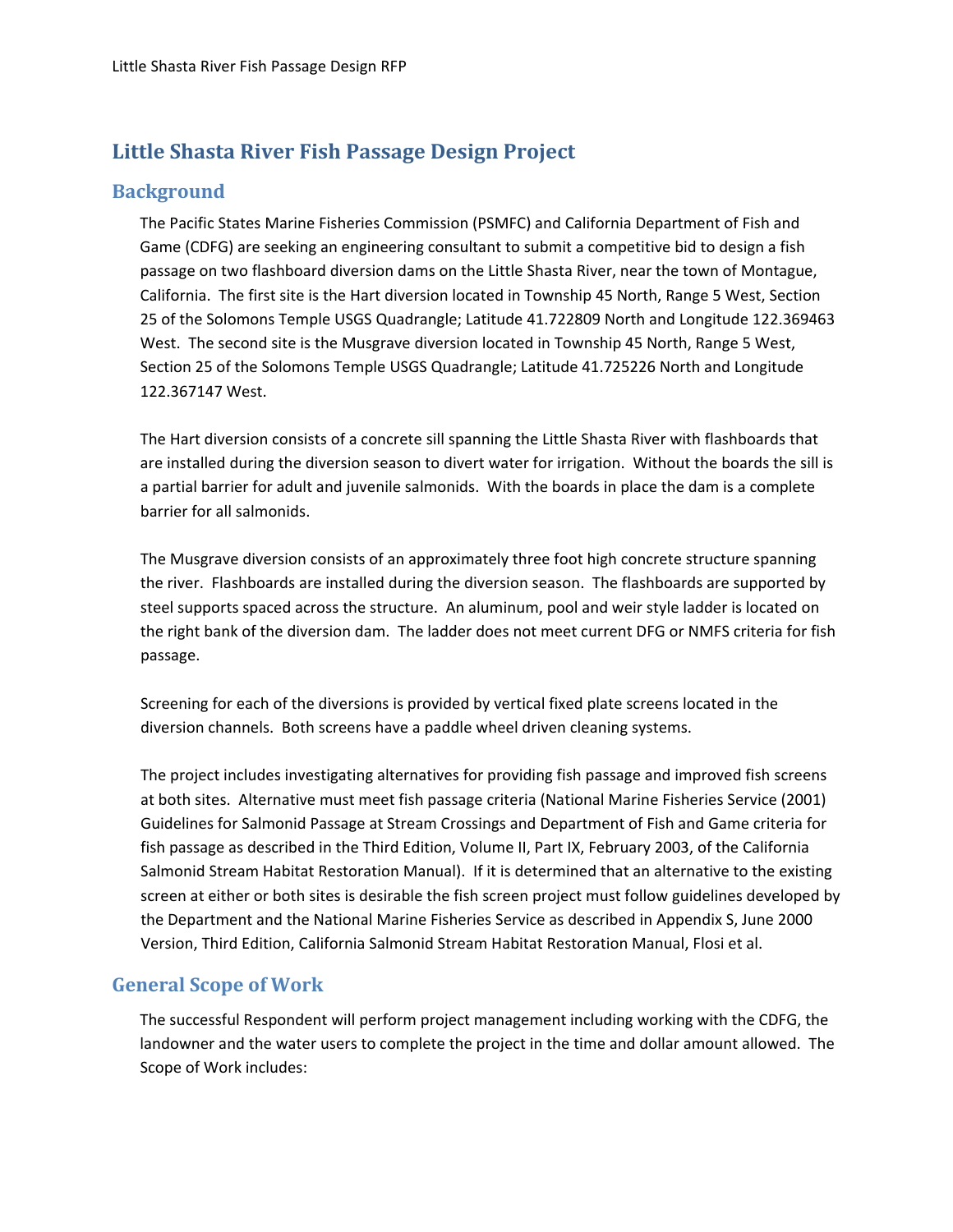- <span id="page-4-0"></span>1) Determining fish passage flows and flood flows using techniques listed in Part IX of the *California Salmonid Stream Habitat Restoration Manual*. The Little Shasta River dries up annually around the Hart diversion. Alternative minimum flows should be used for the juvenile and adult low fish passage flow.
- 2) Completing a topographic survey that includes; a long profile of the bed and water surface upstream and downstream of each diversion structure, diversion ditches from the point of diversion to downstream of the fish screens and fish screen bypass returns, existing structure detail, cross sections and a ditch profile with water surface. The extent of the survey shall be sufficient to thoroughly evaluate alternatives such as dam removal or lowering, in‐stream grade control structures, re‐profiling of ditches and improved fish screen and bypass structures.
- 3) Performing a geotechnical investigation of subsurface conditions at each project site.
- 4) Developing a Basis of Design Report that includes 30% plans including, but not limited to a site plan, grade control structure plan and sections, fish screen plan and sections (if necessary), and engineer's cost estimate for review and approval by the grant manager and a CDFG hydraulic engineer. The respondent shall attend a stakeholder meeting with representatives of the CDFG, the landowner and the water users to discuss the report and to agree on the proposed design and any requested changes.
- 5) Submitting plans, specifications, and engineer's cost estimate at 50%, 90%, and 100% completion for review and approval by the grant manager and a CDFG Fisheries Engineering Team hydraulic engineer. The CDFG will complete California Environmental Quality Act documentation and all other permitting requirements for the project.

## **Project Timeframe:**

- 1) Estimated start date: March 2, 2009
- 2) Estimated end date: September 30, 2010

(duration = 20 months).

## **Minimum Qualifications for Respondents**

- 1) The respondent shall be fully capable, qualified, insured, and licensed as required to provide these services.
- 2) List all offices used by the respondent. List the location of the office from which the primary work on this project would be performed.
- 3) Individuals performing professional engineering services in the State of California must be licensed by the State of California Board of Professional Engineers.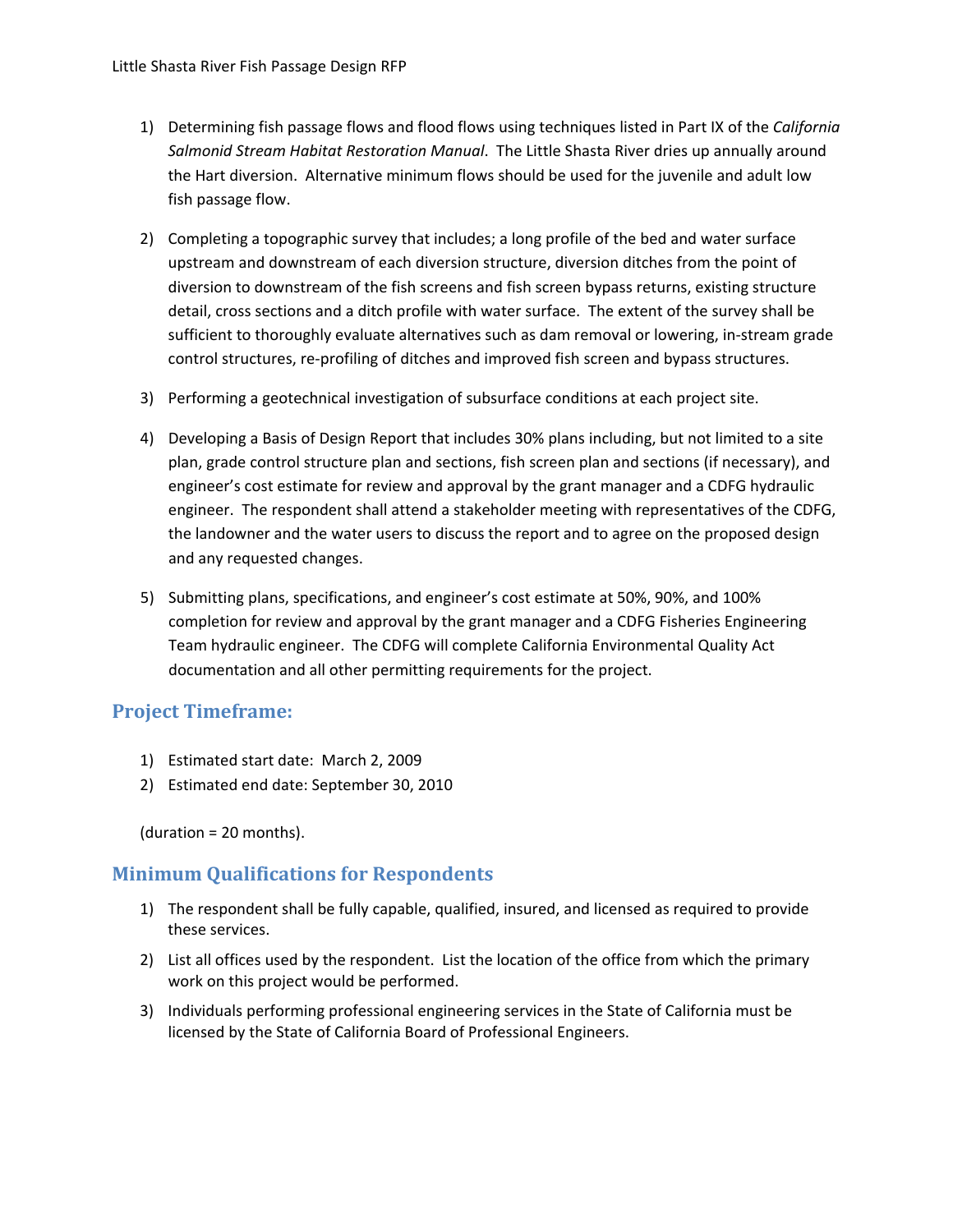- <span id="page-5-0"></span>4) Respondent must provide a list of between one - three (3) projects completed by the firm that demonstrate the respondent's competence to perform work similar to that which is likely to be required on this project.
- 5) Respondent shall name a project manager for these services who will coordinate all activities with PSMFC and the CDFG and/or the CDFG's designee.

## **Mandatory Field Visit:**

Interested parties must attend a mandatory field visit to the two sites with CDFG personnel who will be available to answer questions.

Site visits will be conducted on January 22, 2009 at 10:00 am. CDFG personnel will meet interested bidders at the Shasta Valley Wildlife Area, 1724 Ball Mt / Little Shasta Road, Montague, California 96064. The telephone number for the Wildlife Area is (530) 459‐3926.

# **Evaluation Criteria:**

The proposals that meet the minimum qualifications will be evaluated and scored according to the criteria indicated below. A minimum of (80) eighty points must be achieved in this phase to be considered responsive. (A responsive proposal is one, which meets or exceeds the requirements stated in this RFP). A minimum of (5) five points must be achieved for each rating/scoring criteria.

| Rating/Scoring Criteria                                                                                                                                                                                                                                | <b>Maximum Possible</b><br>Points |
|--------------------------------------------------------------------------------------------------------------------------------------------------------------------------------------------------------------------------------------------------------|-----------------------------------|
| Experience and track record in carrying out similar projects, or<br>supplying similar goods or products, including similar projects<br>completed within the last ten years.                                                                            | 20                                |
| Description of personnel functions with names of key staff and sub-<br>consultants and subcontractors, resumes, showing qualifications,<br>training, experience, education, and licenses of the key personnel<br>who will be assigned to this project. | 15                                |
| Availability of key staff.                                                                                                                                                                                                                             | 10                                |
| Respondent demonstration of a strong understanding of the project<br>objectives and innovation in developing beneficial approaches to<br>meet these objectives.                                                                                        | 15                                |
| Respondent's method and process of accomplishing goals and<br>objectives, description of intended scope of work with expected<br>outcomes and outline of activities to provide the requested services.                                                 | 15                                |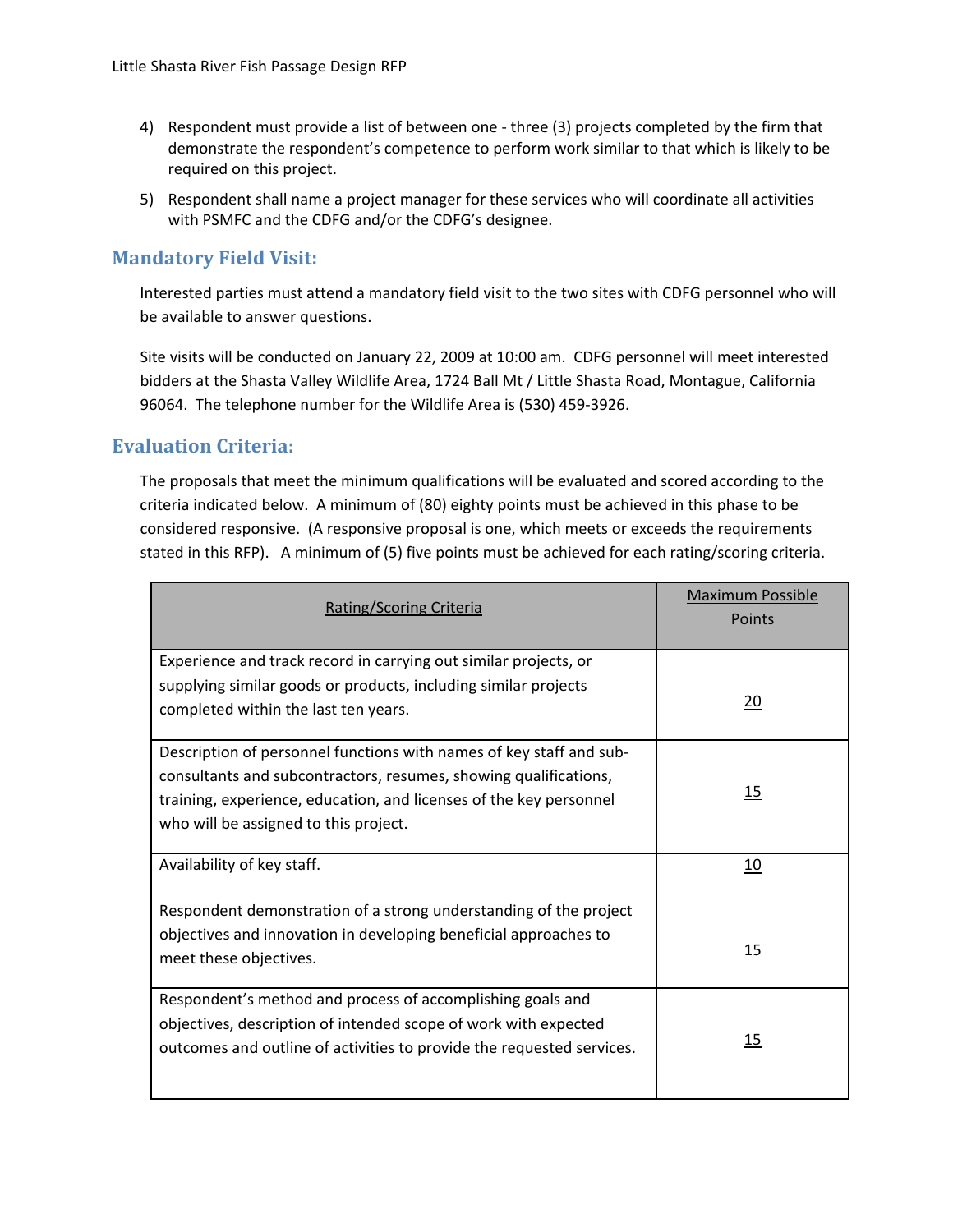<span id="page-6-0"></span>

| Discussion of constraints, problems, issues that should be anticipated<br>during the project and suggestions to approaches to resolving these<br>problems. | 15 |
|------------------------------------------------------------------------------------------------------------------------------------------------------------|----|
| Project schedule and timeline describing the flow of the project that<br>includes start and end dates, schedule of activities and projected<br>outcomes.   | 10 |

Total Possible Points: 100

# **Work Plan, Personnel and Work Schedule Requirements:**

Each respondent shall develop and include:

A thorough work plan and/or schedule for project completion: The plan must identify each major task, necessary subtask, and/or specific milestones by which progress can be measured and payments made.

Project Personnel: Respondent shall identify name and title of all key personnel used in the performance of these services and provide a resume and a description of the project assignment or role which that person will be expected to fulfill. Include the years of relevant experience with present firm and other firms, synopsis of experience, training or other qualities which reflect individual's potential contribution. Include such data as: familiarity with Government or State agency procedures, similar type of work performed in the past, management abilities, etc.

Sub‐consultants and/or Subcontractors: Identify each subcontractor necessary to complete the project. Include the subcontractor's name, address, the service provided, and the respondent's work history with the subcontractor.

Facilities and Resources: Explain where/how the services will be provided and what type equipment is needed to perform the services.

# **Cost Detail Format and Requirements:**

Estimated Budget: \$200,000\*

Each proposal must contain an estimated budget, broken down into three (3) categories: Personal Services, Operating Expenses and Equipment. The estimated budget must contain all project costs.

Personal Services Costs: All employee costs, including benefits, which are required to complete the proposed project. List each employee classification, their hourly rate and estimated number of hours.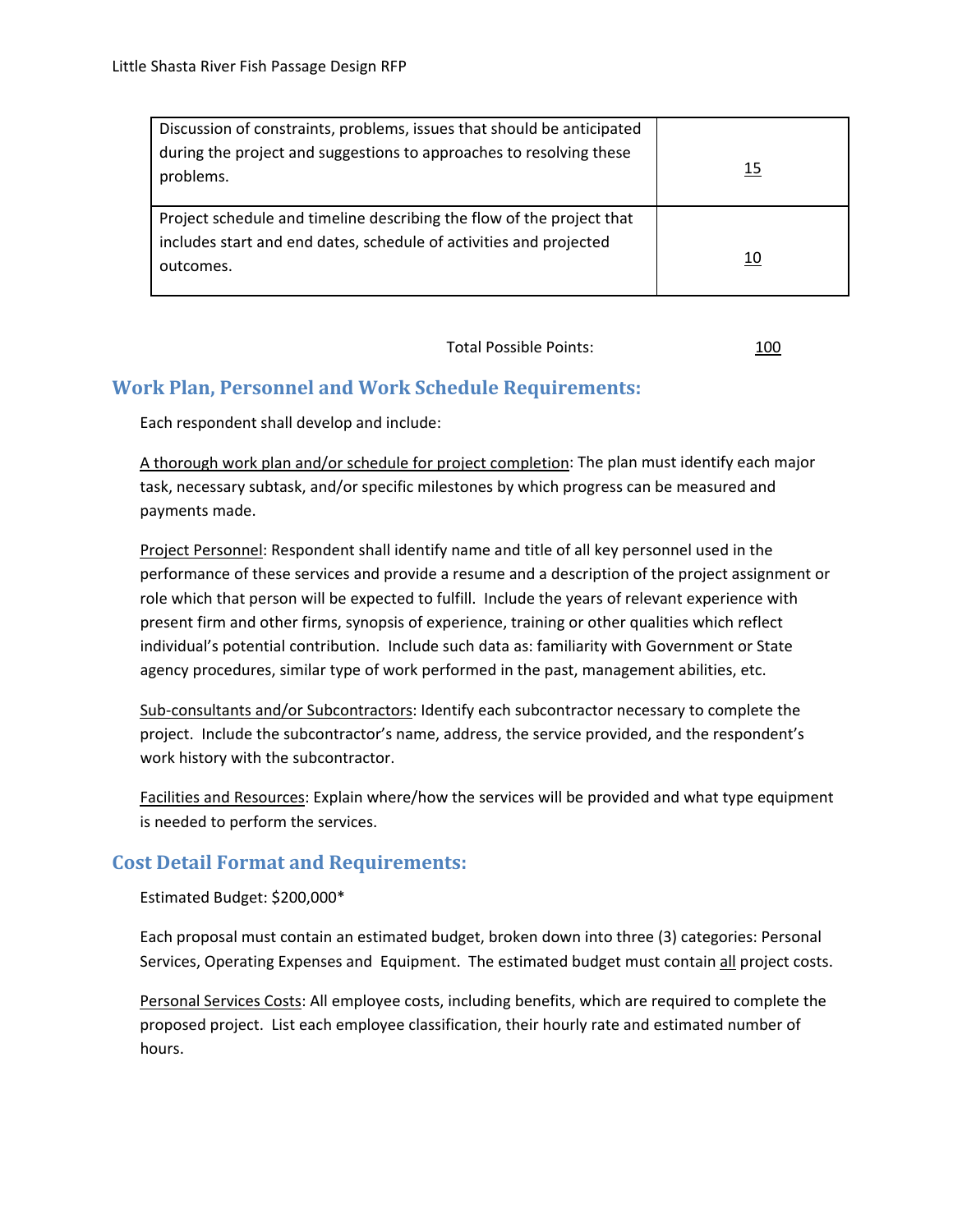<span id="page-7-0"></span>Operating Expenses: Include all materials, contractual services and incidental costs.

Contractual Services: are those necessary for the implementation of the proposal for which the respondent will subcontract. These services are undertaken by a provider external to the respondent's organization.

Provide as much cost detail as possible and practical. Use unit costs when applicable (per lb., per day, cubic yard, linear foot, etc.).

Travel and per diem: Expenses must be consistent with CDFG guidelines for reimbursed travel expenses. Per diem and mileage rates may not exceed State of California standards: lodging \$84 plus tax (certain counties have a higher standard), per diem \$40 per day, and \$0.585 per mile (based on traveling over a 24 hour trip).

Equipment: CDFG policy does not normally allow for purchase of equipment. However, under certain circumstances and with adequate justification, the CDFG may approve the purchase of equipment. Any equipment approved under this RFP shall remain the property of the State of California. Final disposition of equipment purchased under an agreement shall be at the State's discretion. For grant purposes, equipment is defined as all moveable articles of non‐expendable property which has: 1) a normal useful life including extended life due to repairs of four (4) years or more; 2) an identity which does not change with use (i.e., it is not consumed by use or converted by fabrication into some other form of property); 3) a unit cost of \$500.00 or more; and 4) used to conduct business in accordance with the grant.

\*The Source of funding for this project is the 2006 Klamath River Salmon Disaster grant awarded to the State from the US Department of Commerce (DOC). As such, all expenses are subject to the DOC/NOAA Standard Terms and Conditions found at: <http://oam.ocs.doc.gov/docs/GRANTS/DOC%20STCsMAR08Rev.pdf>.

## **RPF Details**

#### **Amendments to Solicitations**

If this solicitation is amended, all terms and conditions that are not amended remain unchanged. All bidders shall acknowledge receipt of any amendment to this solicitation by the date and time specified in the amendment(s).

#### **Submission, Modification, Revision, And Withdrawal Of Proposals**

All parties interested in submitting a proposal must notify PSMFC by 5:00 PM (Pacific), January 20, 2009 of their intent to submit a proposal.

Deadline for proposals is 5:00 PM (Pacific), February 6, 2009.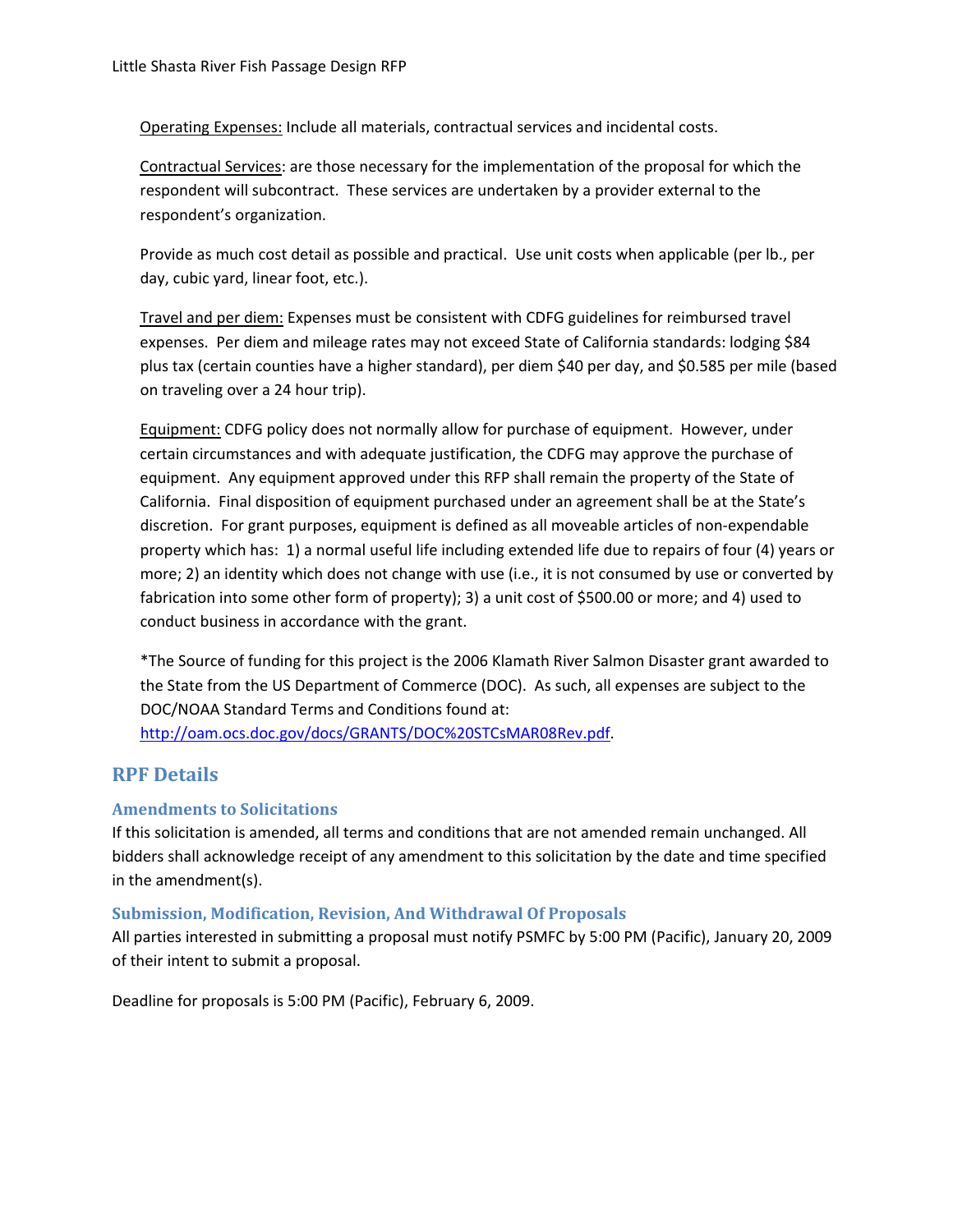Proposals shall be submitted to:

Pacific States Marine Fisheries Commission 205 SE Spokane St. Suite 100 Portland, OR 97202 Attn: Michael Arredondo Phone: (503) 595‐3228 Fax: (503) 595‐3444 Email: michael\_arredondo@psmfc.org

Subject Line for email submissions: Little Shasta River Fish Passage Design Proposal Proposals and modifications to proposals MUST be submitted in paper media, facsimile or via Email.

#### *The proposal must contain:*

- The name of the solicitation;
- The name, address, and telephone and facsimile numbers of the bidder (and electronic address if available);
- Names, titles, and telephone and facsimile numbers (and electronic addresses if available) of persons authorized to negotiate on the bidder's behalf with the PSMFC in connection with this solicitation;
- Name, title, and signature of person authorized to sign the proposal. Proposals signed by an agent shall be accompanied by evidence of that agent's authority, unless that evidence has been previously furnished to the issuing office;
- Information on Costs to perform the work
- Any such information as the bidder deems appropriate to evaluate experience and technical qualifications such as a portfolio.

The PSMFC reserves the right to consult with and to consider information from its own sources, including information from state and federal agencies regarding the bidder's prior performance or the status of outstanding investigations or warrants involving the bidder.

#### *Late proposals:*

Any proposal, modification, or revision received at the PSMFC office designated in the solicitation after the exact time specified for receipt of offers is "late" and will not be considered unless:

- There is acceptable evidence to establish that it was received at the PSMFC installation designated for receipt of offers and was under the PSMFC's control prior to the time set for receipt of offers; or It is the only proposal received.
- A late modification of an otherwise successful proposal that makes its terms more favorable to the PSMFC, will be considered at any time it is received.
- Acceptable evidence to establish the time of receipt at the PSMFC installation includes the time/date stamp of that installation on the proposal wrapper, other documentary evidence of receipt maintained by the installation, or oral testimony or statements of PSMFC personnel.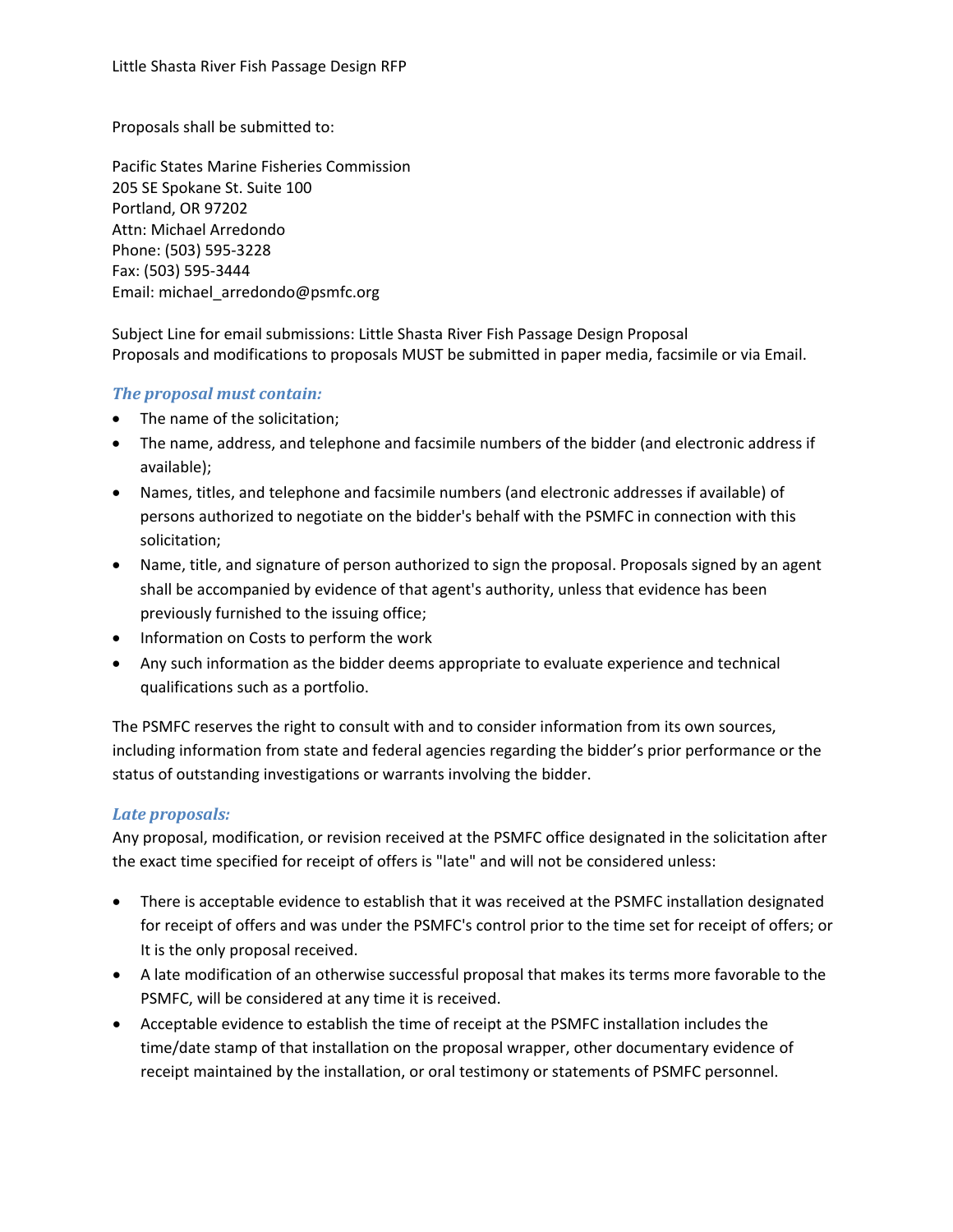• An emergency or unanticipated event interrupts normal PSMFC processes so that proposals cannot be received at the office designated for receipt of proposals by the exact time specified in the solicitation and urgent PSMFC requirements preclude amendment of the solicitation. The time specified for receipt of proposals will be deemed to be extended to the same time of day specified in the solicitation on the first work day on which normal PSMFC processes resume.

Proposals may be withdrawn by written notice received at any time before award. Proposals may be withdrawn via facsimile received at any time before award. Proposals may be withdrawn in person by the bidder or an authorized representative, if the identity of the person requesting withdrawal is established and the person signs a receipt for the proposal before award.

Bidders shall submit proposals in response to this solicitation in English and in U.S. dollars.

Bidders may submit modifications to their proposals at any time before the solicitation closing date and time, and may submit modifications in response to an amendment, or to correct a mistake at any time before award.

Bidders may submit revised proposals only if requested or allowed by PSMFC.

Proposals may be withdrawn at any time before award. Withdrawals are effective upon receipt of notice by the PSMFC Administrative Contact.

#### *Offer Expiration Date*

Proposals in response to this solicitation will be valid for 90 days following the time specified for solicitation of offers (unless a different period is proposed by the bidder). Restriction on Disclosure and Use of Information

Bidders that include in their proposals data that they do not want disclosed to the public for any purpose, or used by the PSMFC except for evaluation purposes, shall:

Mark the title page with the following legend:

"This proposal includes data that shall not be disclosed outside the PSMFC and shall not be duplicated, used, or disclosed‐‐in whole or in part‐‐for any purpose other than to evaluate this proposal. If, however, a contract is awarded to this bidder as a result of‐‐or in connection with‐‐the submission of this data, the PSMFC shall have the right to duplicate, use, or disclose the data to the extent provided in the resulting contract. This restriction does not limit the PSMFC's right to use information contained in this data if it is obtained from another source without restriction. The data subject to this restriction are contained in sheets [insert numbers or other identification of sheets]"; and

Mark each sheet of data it wishes to restrict with the following legend:

"Use or disclosure of data contained on this sheet is subject to the restriction on the title page of this proposal."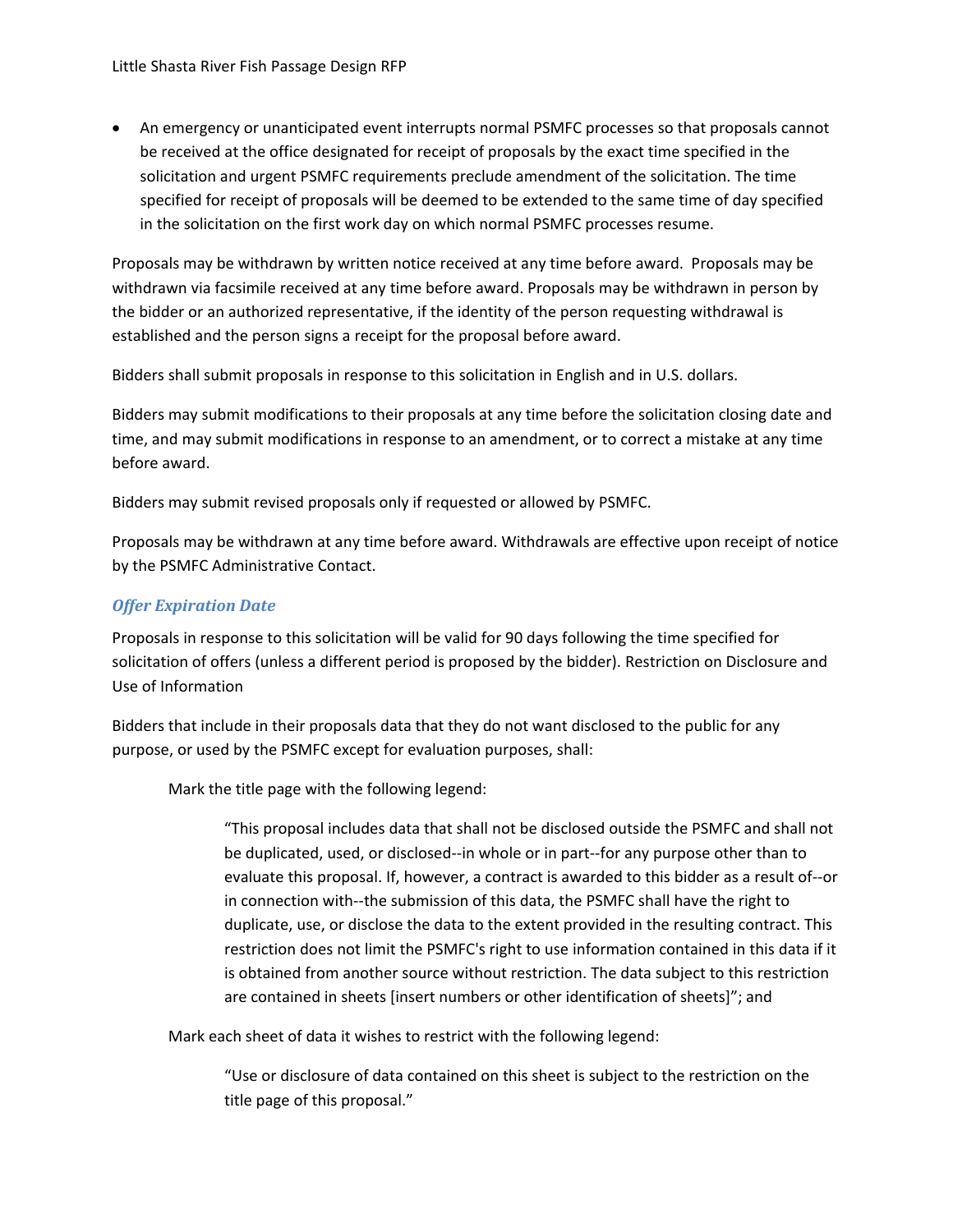#### <span id="page-10-0"></span>**Contract Award**

The PSMFC intends to award a contract or contracts resulting from this solicitation to the responsible bidder(s) whose proposal(s) represents the best value after evaluation in accordance with the requirements of this solicitation.

The PSMFC may reject any or all proposals if such action is in the PSMFC's interest.

The PSMFC may waive informalities and minor irregularities in proposals received.

The PSMFC intends to evaluate proposals and award a contract without discussions with bidders (except clarifications as described in FAR 15.306(a)). Therefore, the bidder's initial proposal should contain the bidder's best terms from a cost or price and technical standpoint. The PSMFC reserves the right to conduct discussions if the CDFG Technical Representative later determines them to be necessary. If the CDFG Technical Representative determines that the number of proposals that would otherwise be in the competitive range exceeds the number at which an efficient competition can be conducted, the PSMFC may limit the number of proposals in the competitive range to the greatest number that will permit an efficient competition among the most highly rated proposals.

The PSMFC reserves the right to make an award on any item for a quantity less than the quantity offered, at the unit cost or prices offered, unless the bidder specifies otherwise in the proposal.

The PSMFC reserves the right to make multiple awards if, after considering the additional administrative costs, it is in the PSMFC's best interest to do so.

Exchanges with bidders after receipt of a proposal do not constitute a rejection or counteroffer by the PSMFC.

The PSMFC may determine that a proposal is unacceptable if the prices proposed are materially unbalanced between line items or sub‐line items. Unbalanced pricing exists when, despite an acceptable total evaluated price, the price of one or more contract line items is significantly overstated or understated as indicated by the application of cost or price analysis techniques. A proposal may be rejected if the PSMFC determines that the lack of balance poses an unacceptable risk to the PSMFC.

If a cost realism analysis is performed, cost realism may be considered by the source selection authority in evaluating performance or schedule risk.

A written award or acceptance of proposal mailed or otherwise furnished to the successful bidder within the time specified in the proposal shall result in a binding contract without further action by either party.

The PSMFC may disclose the following information in post award debriefings to other bidders:

- The overall evaluated cost or price and technical rating of the successful bidder;
- The overall ranking of all bidders, when any ranking was developed by the agency during source selection; and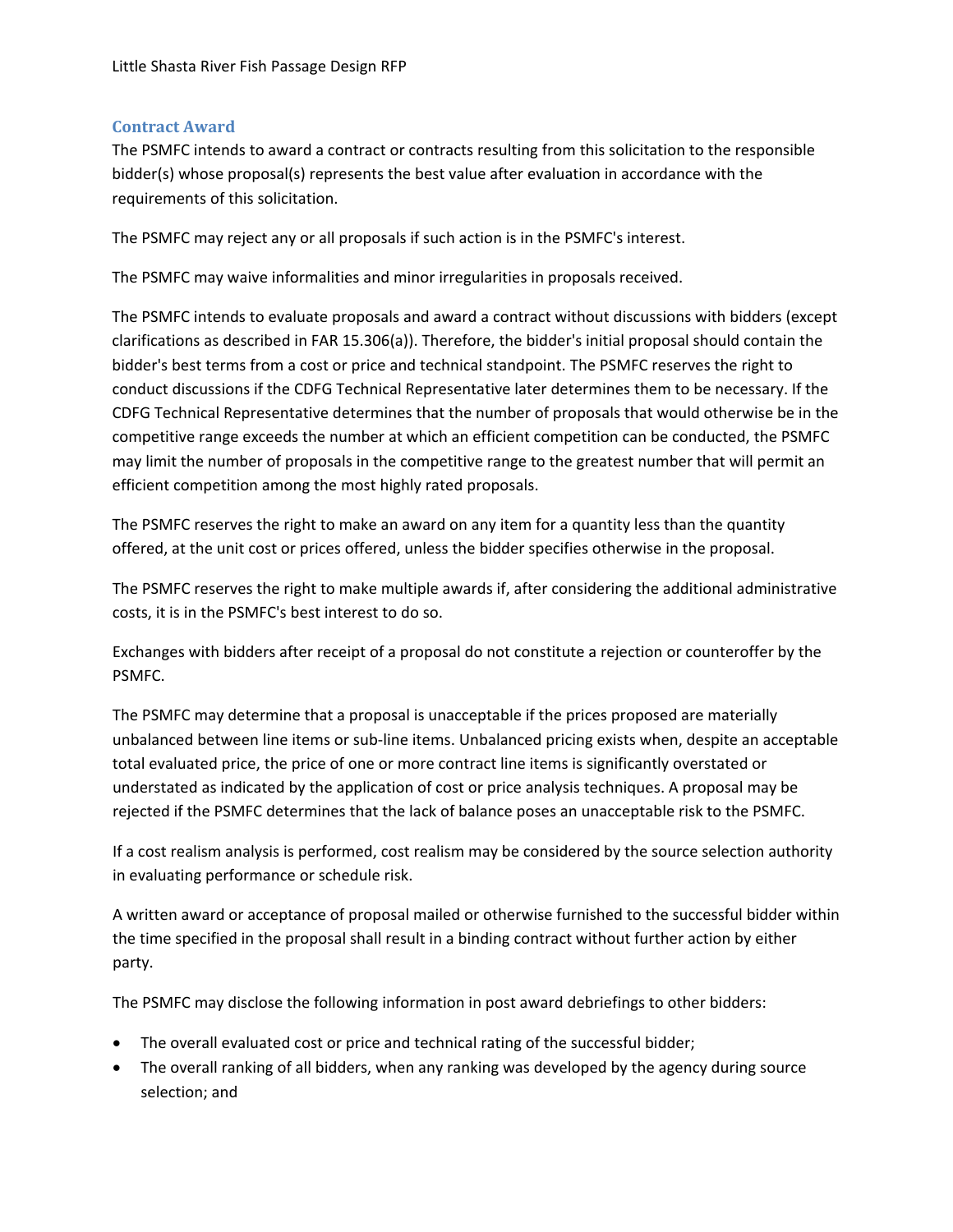<span id="page-11-0"></span>• A summary of the rationale for award.

After evaluation of the proposals and selection of a proposed contractor, PSMFC will notify all offerors, via email, of the results within three (3) business days.

#### **Questions**

All questions regarding this RFP not answered during the site visit must be submitted, in writing, to the PSMFC Administrative Contact by January 26, 2009. Responses to the questions will be distributed to all parties who have notified PSMFC of their intent to submit a proposal.

#### **Special Contract Award Requirements**

#### *Conflict of Interest*

The Contractor warrants that, to the best of the Contractor's knowledge and belief, there are no relevant facts or circumstances which could give rise to an organizational conflict of interest, as defined in FAR Subpart 9.5, or that the Contractor has disclosed all such relevant information.

The Contractor agrees that if an actual or potential organizational conflict of interest is discovered after award, the Contractor will make full disclosure in writing to the Principal Investigator. This disclosure shall include a description of actions that the Contractor has taken or proposes to take, after consultation with the Principal Investigator, to avoid, mitigate, or neutralize the actual or potential conflict.

Remedies – The Principal Investigator may terminate this contract for convenience, in whole or in part, if it deems such termination necessary to avoid an organizational conflict of interest. If the Contractor was aware of a potential organizational conflict of interest prior to award or discovered an actual or potential conflict after award and did not disclose or misrepresented relevant information to the Principal Investigator, PSMFC may terminate the contract for default, debar the Contractor from PSMFC contracting, or pursue such other remedies as may be permitted by law or this contract.

The Contractor further agrees to insert provisions that shall conform substantially to the language of this clause, including this paragraph, in any subcontract, personnel agreement, or consultant agreement hereunder.

#### *Indemnification*

Indemnification – Contractor shall indemnify and hold harmless PSMFC and CDFG and their officers, agents, employees, boards and commissions, against any and all loss, damages, liability, claims, suits, costs and expense whatsoever, including reasonable attorneys fees, regardless of the merits or outcome of any such claim or suit arising from or in any manner connected to Contractor's negligent performance of services provided or work conducted or performed pursuant to this agreement.

#### *Insurance*

Minimum Coverages Required. The Contractor selected for this project will be required to present evidence to show, at a minimum, the amounts of insurance coverage indicated below. Contractor is also responsible for its Subcontractors maintaining sufficient limits of the same coverage required by Contractor and the Contractor is responsible for collecting Certificates of subcontractors, as per below:

• Workers' Compensation and Employer's Liability – The Contractor is required to comply with any applicable labor codes, acts, laws or statutes, State or Federal, for the location where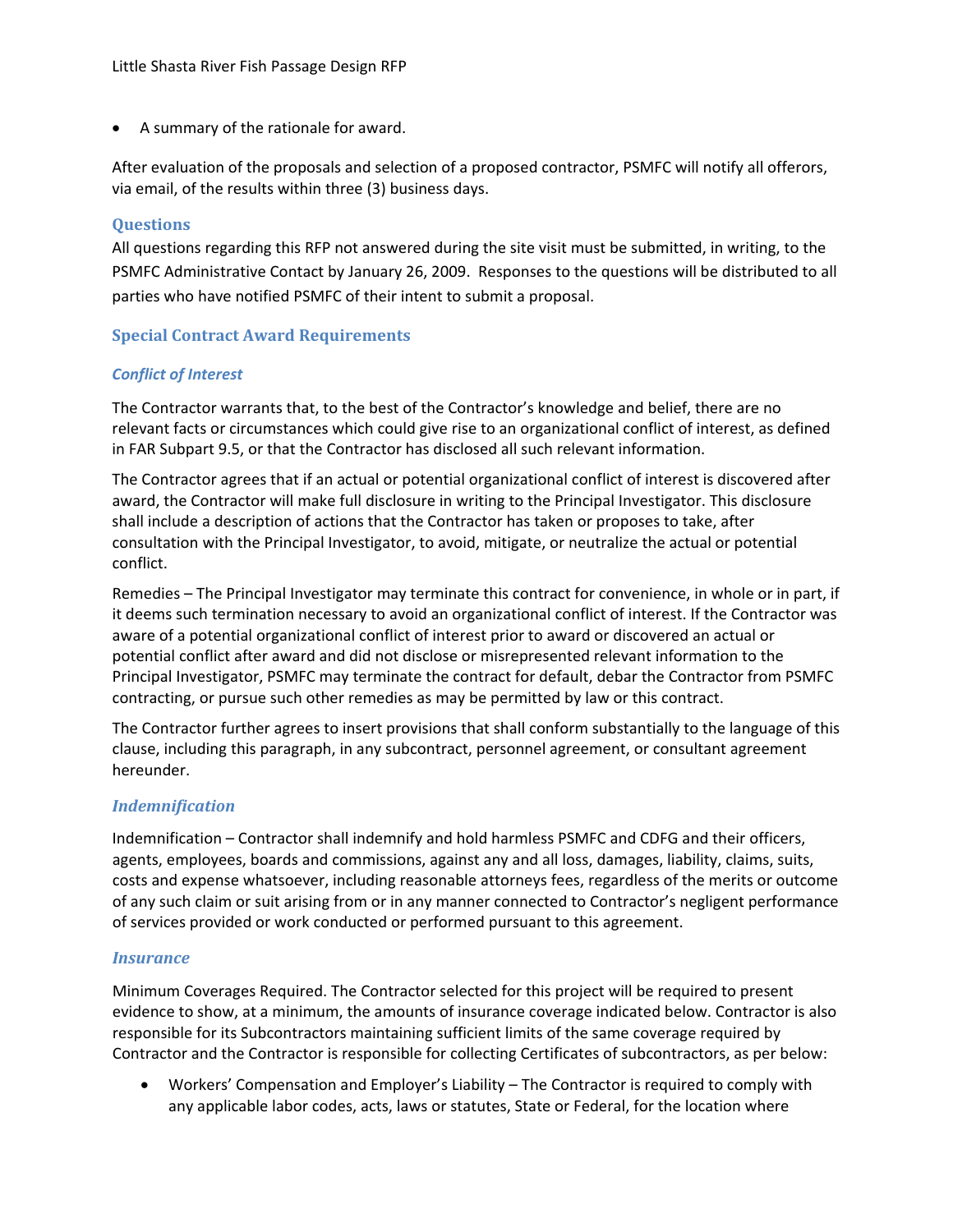Contractor performs work. If occupational diseases are not compensable under those statutes, they shall be covered under the employer's liability section of the insurance policy. If in States with exclusive or monopolistic funds that do not permit workers' compensation to be written by private carriers, Contractor is required to comply with any applicable labor, codes, acts, laws or statutes of such States and shall have Workers' Compensation and Employer's Liability Stop‐Gap coverage in the amount of \$1,000,000 each accident, and each employee and each accident.

- Employer's Liability coverage shall be required of at least \$1,000,000 for Bodily Injury or Death, each employee and each accident. If in States with exclusive or monopolistic funds that do not permit workers' compensation to be written by private carriers, Contractor is required to comply with any applicable labor, codes, acts, laws or statutes of such States and shall have Workers' Compensation and Employer's Liability Stop‐Gap coverage in the amount of \$1,000,000 each accident, each employee and each accident.
- Comprehensive or Commercial General Liability (Bodily Injury and Property Damage) Insurance including the following supplementary coverage: (A) Contractual Liability to cover liability assumed under this contract; (B) Products hazard coverage for any and all products or completed operations provided or furnished by or on behalf of Contractor for all services rendered; (C) Completed operations hazard coverage, for any claims relating to defects or deficiencies in goods, products, services or materials used or rendered by the Contractor; (D) Broad Form Property Damage Liability Insurance; (E) Policy coverages shall be primary; (E) an action "in rem" shall be treated as if it were an action "in personam"; (F) all coverages subject to coverage territory of the United States of America, including its territories and possessions, and International waters or airspace; (G) Occurrence form (F) Aircraft, Auto or Watercraft exception to exclusion shall be amended from "less than 26 feet long" to "Non-owned watercraft without length limitation" or an equivalent insurance form that affords broad form bodily injury, death, non‐owned vessel liability, property damage on an occurrence basis for non‐owned vessels operating in Inland or International waters. Commercial General Liability shall be required in the amount of \$1,000,000 each occurrence, \$2,000,000 General Aggregate, \$1,000,000 Products/Completed Operations, \$1,000,000 Personal and Advertising Injury, \$100,000 Fire Damage Legal Liability, for each claim or occurrence. If equivalent coverage is placed for broad form bodily injury, death, non-owned vessel liability, property damage, coverage shall be required in the amount of \$1,000,000 each claim or occurrence on an occurrence basis form.
- Business Automobile Liability shall be required in the amount of \$1,000,000 each occurrence combined single limit for bodily injury and property damage, including \$1,000,000 owned, hired or non-owned liability for such states operating within, as applicable. Coverage shall be at least as broad as the Insurance Service (ISO) Business Auto Coverage comprehensive form covering Automobile Liability for Code "1" any auto.

*Additional Insured Provision*. Before commencing performance of service, PSMFC shall be named as an additional insured under the Business Auto Liability, Commercial General Liability and Vessel Liability or equivalent Policy coverage. All the above insurance coverages should be endorsed with the ISO form CG 20 09.

*Subrogation Waiver Provision*. Contractor agrees that in the event of loss due to any of the perils for which Contractor is required to provide or perils insured under Business Auto Liability, State Act Workers' Compensation, Employer's Liability, and Comprehensive Commercial General Liability or equivalent Policy coverage, Contractor shall look solely to its insurance for recovery. Contractor shall hereby grant to PSMFC, its officers, agents, employees, boards, commissions, on behalf of any insurer